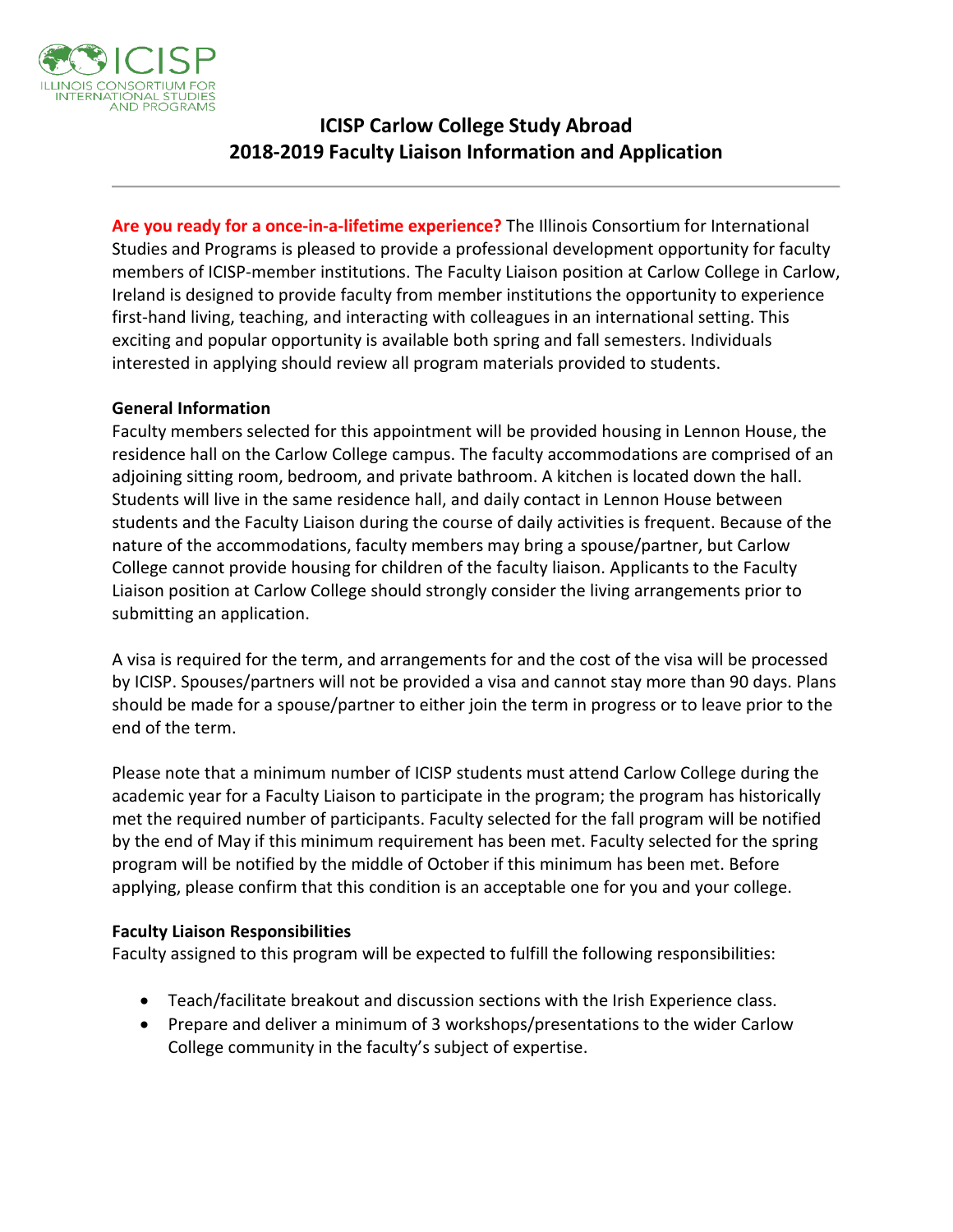

- Oversee and provide leadership for the program and student service needs of students in Ireland.
- Assist ICISP students with the adjustment to living in a different culture.
- Assist with coordination of activities and field trips of the academic program with appropriate officers of Carlow College.
- Attend all sessions of The Irish Experience Class.
- Serve as chaperone on all field trips.
- Monitor students' independent travel.
- Perform administrative duties of the program as needed.
- Provide advisement to students as needed.
- Hold on-campus office hours.
- Through the appropriate officers of Carlow College, assist in solving problems which arise for ICISP personnel.
- Provide all appropriate information and communicate regularly with the program coordinator and ICISP.
- Attend the student/faculty orientation prior to assignment (usually held one Saturday in November or July).
- Assist with recruiting future participants.
- Assist with future faculty/student orientation sessions.
- Communicate regularly with the ICISP Carlow study abroad program coordinator.

One of the primary responsibilities of the Faculty Liaison is to assist the ICISP students attending Carlow College. As such, the Faculty Liaison is required to restrict personal travel to those times when classes and/or cultural excursions are not in session. Faculty members should not commit to teaching any on-line courses at their home institution while assigned to Carlow College. Faculty assigned to Carlow College will be required to sign an agreement verifying that the above responsibilities are understood and agreed upon.

### **Compensation**

The Faculty Liaison will agree to the following compensation arrangements:

Salary: Paid by home college, as determined by home institution policies.

Housing: Carlow College provides housing free of charge to individual faculty members on the college campus from the start of term to the official end of term.

Airfare and transportation to host institution: Roundtrip economy international airfare is paid by ICISP up to \$1000 USD. Transportation to/from the U.S. departure airport is the responsibility of the Faculty Liaison.

Visa: Paid by ICISP (passport not included)

Extra Allowance: Optional by home college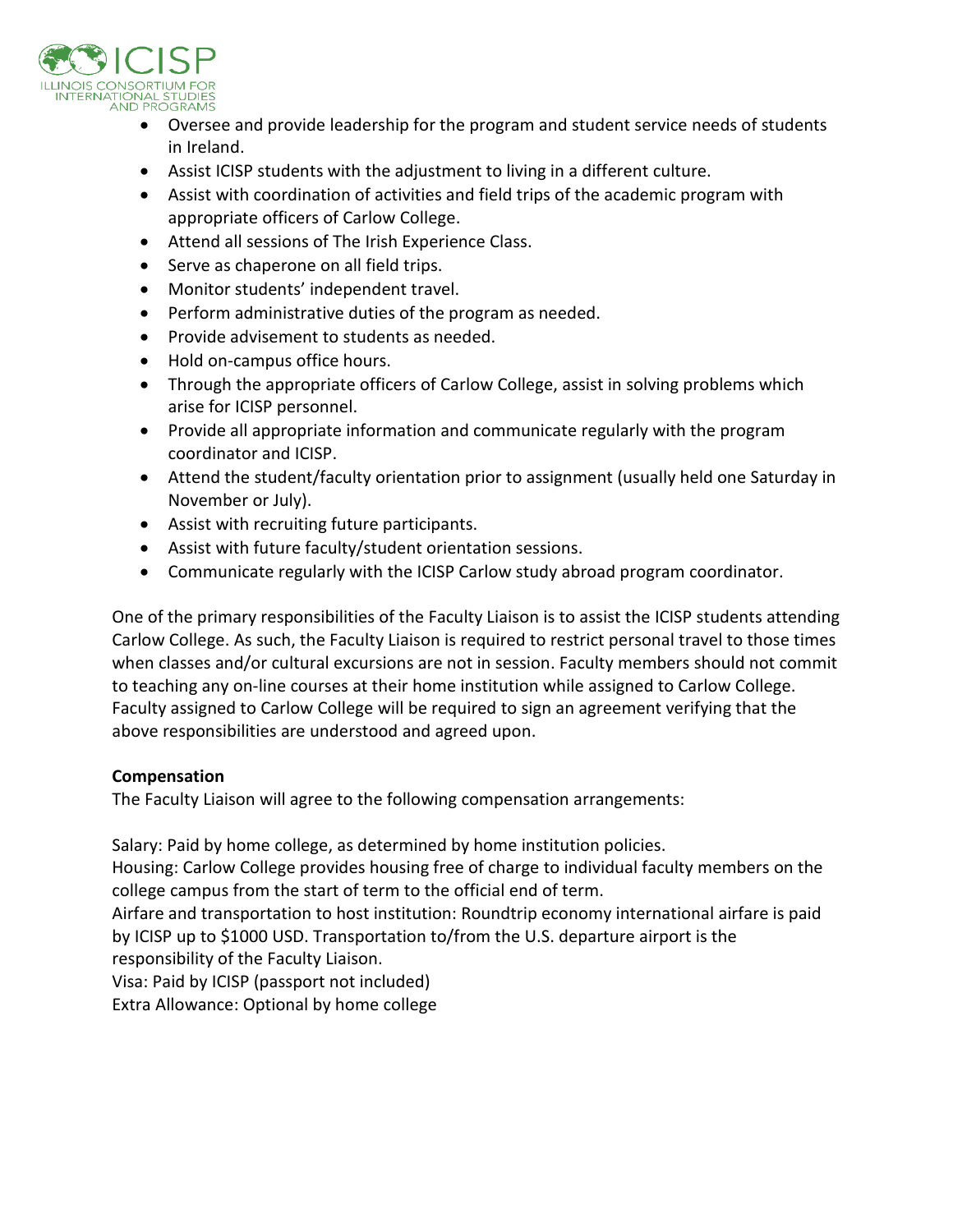

| Carlow College, Carlow, Ireland                                                                                |                                                                |
|----------------------------------------------------------------------------------------------------------------|----------------------------------------------------------------|
|                                                                                                                |                                                                |
|                                                                                                                |                                                                |
|                                                                                                                |                                                                |
|                                                                                                                |                                                                |
| Campus Phone ______________________________                                                                    |                                                                |
|                                                                                                                |                                                                |
|                                                                                                                |                                                                |
| Home Phone: _____________________________                                                                      |                                                                |
|                                                                                                                |                                                                |
| Term for which applying: $\boxed{\phantom{0}}$ Fall 2018 $\phantom{0}$ Spring 2019 $\phantom{0}$ No preference |                                                                |
|                                                                                                                | Disciplines to Be Considered for 2017-2018 (Please check one): |
| Communication<br><b>Media Studies</b><br><b>Creative Writing</b><br>History<br>Literature<br>Philosophy        |                                                                |
| Psychology<br>Sociology                                                                                        |                                                                |
| Theatre<br>Academic Resource Areas (Reading/Writing)                                                           |                                                                |

# **Application for the Faculty Liaison Position 2018-2019 Carlow College, Carlow, Ireland**